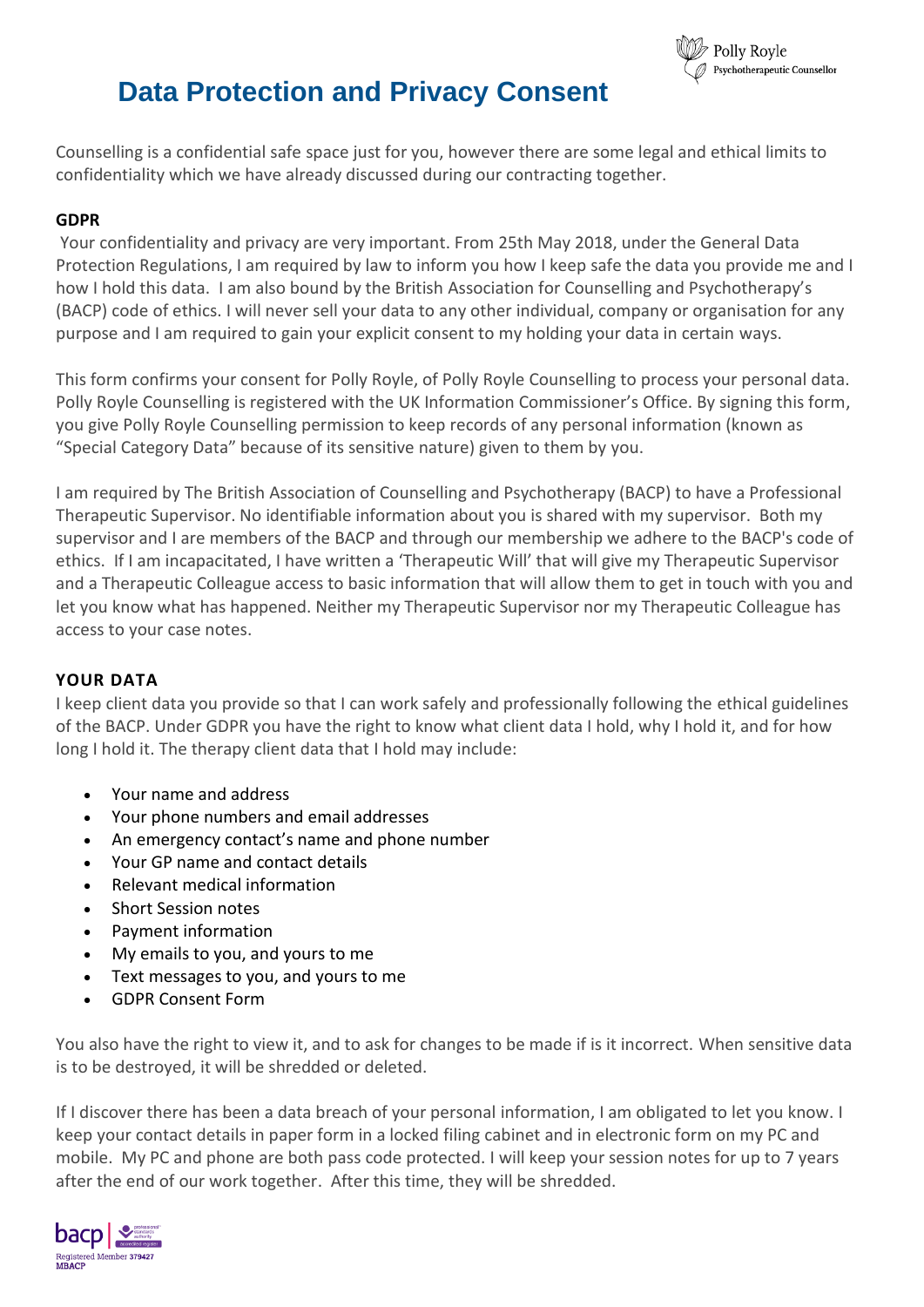

Your phone number and email address are held under your name. This is held in case I need to contact you, for example to reschedule a session or in case we agree to work therapeutically via email, either as a regular arrangement or just occasionally. Your phone number and email details are kept in my business mobile phone only, which is code protected and will be deleted one month after we finish our work together along with any texts and emails.

## **EMERGENCY CONTACT DATA**

I keep this data securely in a locked filing cabinet, in paper form along with your name and contact details. It is unlikely that I would ever use this information, but I hold it in case I become concerned for your welfare and I cannot get hold of you. You and I may agree together on some other reason that I might contact this person, based on your best welfare.

## **YOUR GP CONTACT DATA**

I keep this data securely in a locked filing cabinet, along with your name and contact details in a locked filing cabinet. You and I may agree together on some reason that I might contact your GP, based on your best welfare, for example discussing diagnosis, treatment plan or safety procedures.

#### **MEDICAL INFORMATION**

I keep this data securely in a locked filing cabinet, in paper form along with your name and contact details. It may be relevant to share certain medical information when:

- Your mental health history or diagnosis may inform my treatment plan to make it more appropriate for you
- There is a risk that a health condition such as seizures, diabetes etc may impact a session
- You have any allergies that I should be aware of in order to keep you safe
- You take medication which may affect our work

#### **SESSION NOTES**

I do not keep detailed session notes. I do keep short notes about each session which are handwritten and kept securely in a locked filing cabinet. The notes may include dates and times of your attendance, bullet points on important themes discussed during each session. The notes are kept under a pseudonym I create for you at our first meeting. I may destroy all or part of any notes I do not consider necessary to retain.

#### **PAYMENT DATA**

I am required by law to retain certain financial information, primarily for tax purposes, and as advised by HMRC this is retained for seven years. Payments you make are input into an MS-Excel spreadsheet referenced by a coded number only. Should I use BACS, payment will be processed by my bank. Any bank statement showing any identifiable details about you is kept in a locked filing cabinet. If this needs to be submitted for tax reasons I block out any identifiable details.

When payment is made via BACS your account name (or the name of the person who is paying) and any reference used may show up on my online or paper bank statements. You have the right to discuss alternative payment options with me. Banking transactions may be viewed by employees of the bank, my accountant, my financial advisor, and HMRC tax officers who will all have their own GDPR policies.